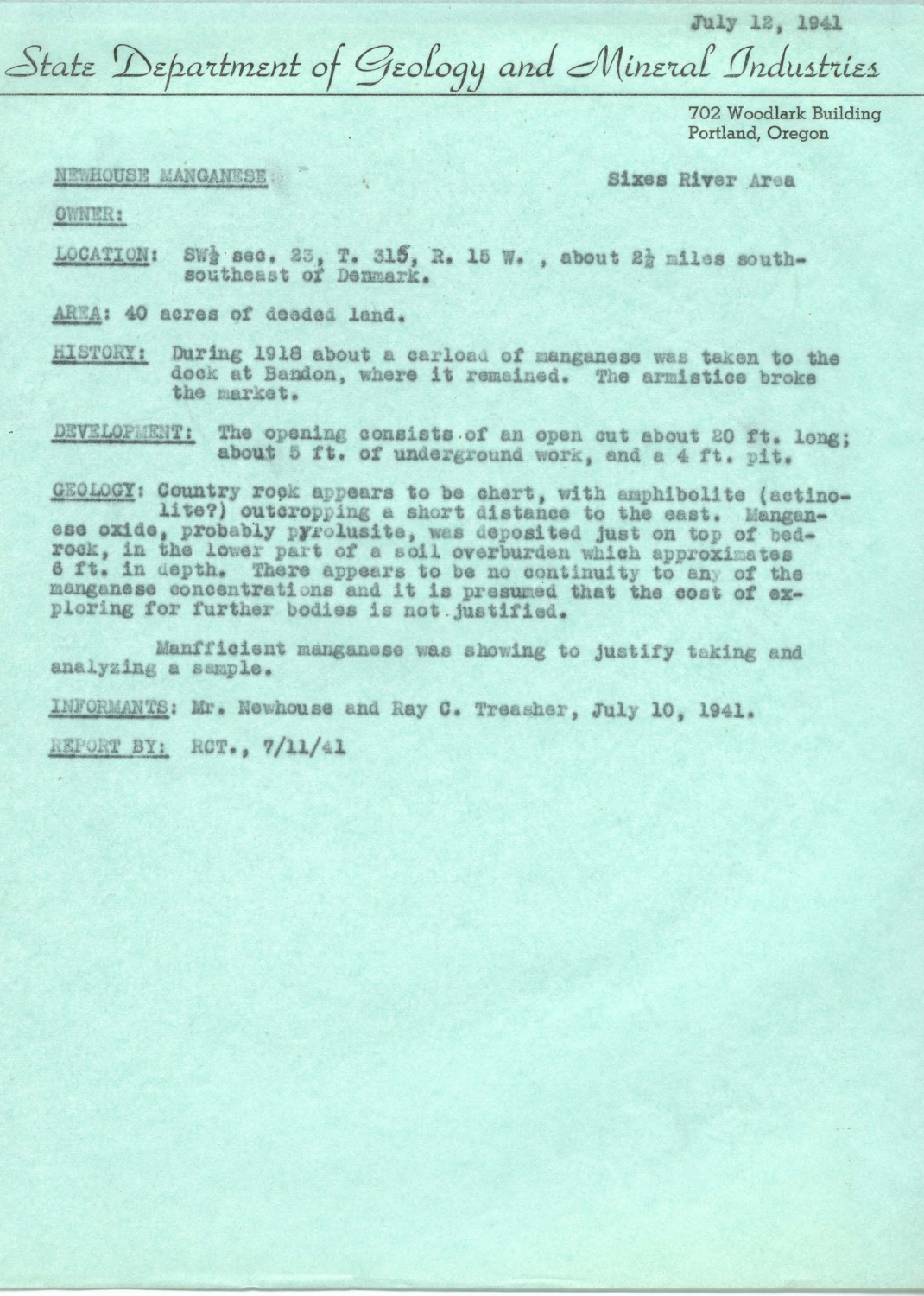CRIB MINERAL RESOURCES FILE 12

RECORD IDENTIFICATION RECORD NO. ............ M020197 RECORD TYPE........... XIN INFORMATION SOURCE... 1 DEPOSIT NO. ........... DDGM1 93-99 MAP CODE NO. OF REC.

## REPORTER

NAME ............................. FERNS, MARK L. (BROOKS, HOWARD C.) AFFILIATION ..................... ODGMI DATE .............................. 81 04

NAME AND LOCATION

DEPOSIT NAME................. NEWHOUSE PROSPECT

COUNTRY CODE................... US COUNTRY NAME: UNITED STATES

STATE CODE............... OR STATE NAME: OREGON

COUNTY.................... CURRY DRAINAGE AREA............ 17100305 PACIFIC NORTHWEST PHYSIOGRAPHIC PROV........ 13 LAND CLASSIFICATION....... 01

QUAD SCALE QUAD ND DR NAME 1: 62500 LANGLDIS (1954)

LONG ITUDE LATITUDE  $42 - 57 - 11N$  $124 - 27 - 14W$ 

UTM NORTHING UTM EASTING UTM ZONE NO 4756400 381400  $+10$ 

 $INP_{\text{m}}$ RANGE.... 015W SECTION.. 23 SECTION FRACTIONS: SW 1/4 MERIDIAN. WILLAMETTE

ACCURACY OF LOCATION ACCURATE

COMMODITY INFORMATION COMMODITIES PRESENT............ MN

DCCURRENCE(S) OR POTENTIAL PRODUCT(S):